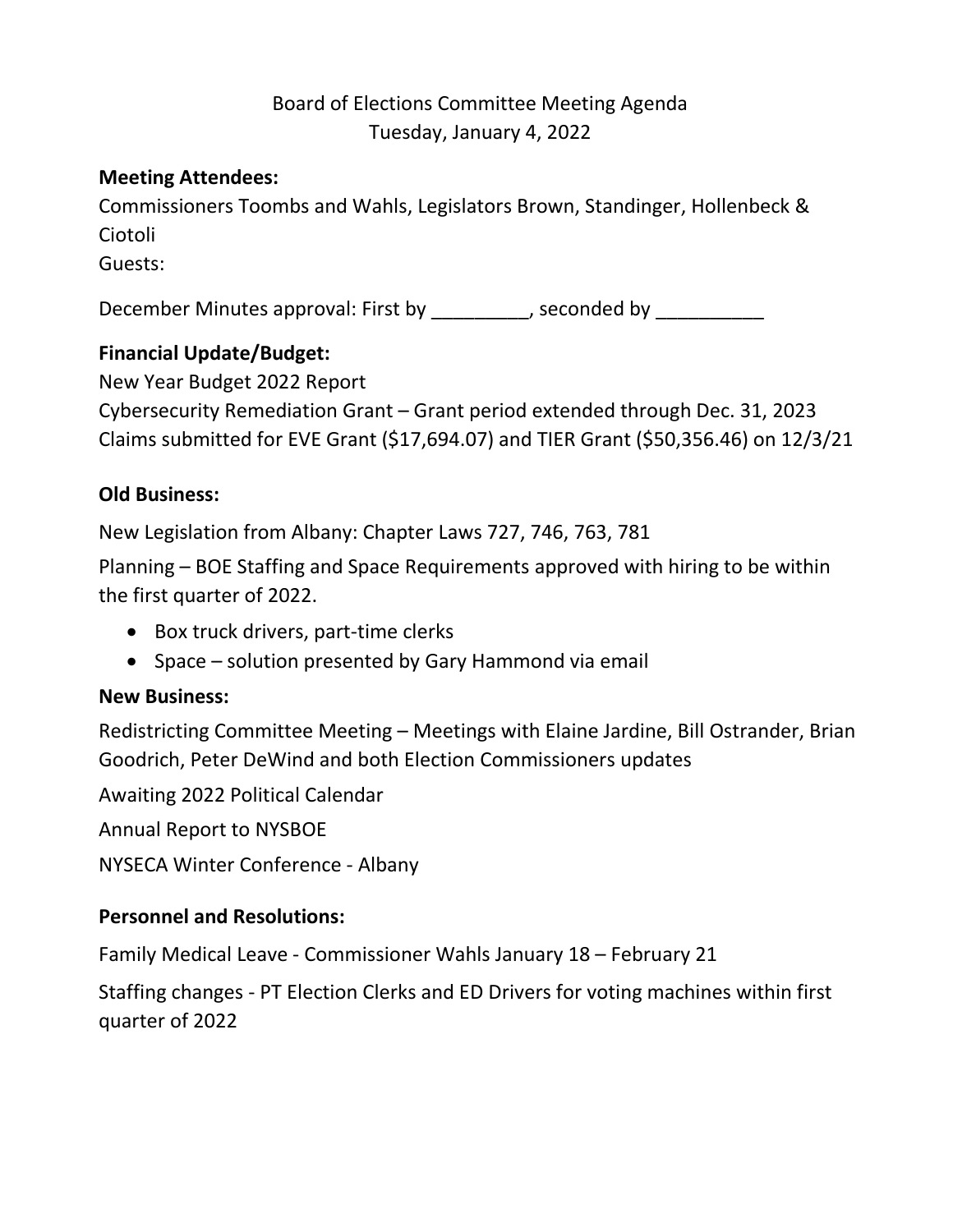

| FOR 2021 12                                                                                                                                                                                                                                                                                                                                    |                           |                             |                                 |                                                                                                                                                                                                                                                                                                                                                                            |                                                                                                                                                                                                                                                                                                             |                                                                                                                                                                                                                                                                                                                                              |                                                                                                                                                                                                                                                                                    |
|------------------------------------------------------------------------------------------------------------------------------------------------------------------------------------------------------------------------------------------------------------------------------------------------------------------------------------------------|---------------------------|-----------------------------|---------------------------------|----------------------------------------------------------------------------------------------------------------------------------------------------------------------------------------------------------------------------------------------------------------------------------------------------------------------------------------------------------------------------|-------------------------------------------------------------------------------------------------------------------------------------------------------------------------------------------------------------------------------------------------------------------------------------------------------------|----------------------------------------------------------------------------------------------------------------------------------------------------------------------------------------------------------------------------------------------------------------------------------------------------------------------------------------------|------------------------------------------------------------------------------------------------------------------------------------------------------------------------------------------------------------------------------------------------------------------------------------|
| <b>ACCOUNTS FOR:</b><br>General Fund                                                                                                                                                                                                                                                                                                           | ORIGINAL<br><b>APPROP</b> | TRANFRS/<br><b>ADJSTMTS</b> | <b>REVISED</b><br><b>BUDGET</b> | YTD ACTUAL                                                                                                                                                                                                                                                                                                                                                                 | <b>ENCUMBRANCES</b>                                                                                                                                                                                                                                                                                         | AVAILABLE<br><b>BUDGET</b>                                                                                                                                                                                                                                                                                                                   | <b>PCT</b><br>USE/COL                                                                                                                                                                                                                                                              |
| A1450 Elections                                                                                                                                                                                                                                                                                                                                |                           |                             |                                 |                                                                                                                                                                                                                                                                                                                                                                            |                                                                                                                                                                                                                                                                                                             |                                                                                                                                                                                                                                                                                                                                              |                                                                                                                                                                                                                                                                                    |
| 3.5<br>2.1, 0<br>2.1,760<br>2.1,760<br>2.1,760<br>2.1,760<br>2.1,760<br>2.1,760<br>2.1,1,760<br>2.1,1,760<br>2.1,1,760<br>2.1,1,760<br>2.1,1,760<br>2.1,1,760<br>2.1,1,760<br>2.1,1,760<br>2.1,1,760<br>2.1,1,760<br>2.1,1,760<br>2.1,1,760<br>2.1,1,760<br>2.1,1,760<br>2<br>A1450 586088<br>Health Insurance F<br>A1450 588988<br>Eap Fringe | 72,948<br>90              | $_{0}^{0}$                  | 72,948<br>90                    | $-4,388.00$<br>$\sim$ 00<br>$-17,694.07$<br>151,300.82<br>42,174.22<br>5,227.50<br>.00<br>11, 195.42<br>20,416.05<br>1,659.39<br>54, 212.25<br>9,311.25<br>1,430.56<br>437.94<br>2,308.39<br>8,015.53<br>570.00<br>37,957.25<br>8,067.08<br>$.00 \,$<br>2,000.00<br>21.00<br>55,905.56<br>4,300.18<br>22,561.74<br>14,822.78<br>7,204.77<br>263.61<br>73, 352. 22<br>85.68 | $.00 \,$<br>$.00 \,$<br>.00<br>$.00 \,$<br>$.00 \,$<br>.00<br>.00<br>$.00 \,$<br>.00<br>$.00 \,$<br>.00<br>$.00 \,$<br>$.00 \,$<br>.00<br>$.00 \,$<br>210.00<br>.00<br>$.00 \,$<br>.00<br>$.00 \,$<br>.00<br>$.00 \,$<br>$.00 \,$<br>$.00 \,$<br>.00<br>$.00 \,$<br>$.00 \,$<br>.00<br>$.00 \,$<br>$.00 \,$ | 2,888.00<br>$-19, 262.50$<br>$.00 \,$<br>10,669.18<br>24,358.28<br>.00<br>1,804.58<br>$.00 \,$<br>8,789.95<br>340.61<br>22,000.25<br>51.25<br>4,069.44<br>112.06<br>191.61<br>5,774.47<br>230.00<br>9,191.41<br>.00<br>17,694.07<br>400.00<br>$.00 \,$<br>5,094.44<br>4,178.82<br>$-900.23$<br>3,058.22<br>145.23<br>8.39<br>-404.22<br>4.32 | 292.5%<br>$.0\%*$<br>100.0%<br>93.4%<br>63.4%<br>100.0%<br>.0%<br>100.0%<br>69.9%<br>83.0%<br>71.1%<br>99.5%<br>26.0%<br>79.6%<br>92.3%<br>58.8%<br>71.3%<br>80.5%<br>100.0%<br>.0%<br>83.3%<br>100.0%<br>91.6%<br>50.7%<br>104.2%*<br>82.9%<br>98.0%<br>96.9%<br>100.6%*<br>95.2% |
| TOTAL Elections<br>TOTAL General Fund                                                                                                                                                                                                                                                                                                          | 581,662<br>581,662        | 31,755<br>31,755            | 613,417<br>613,417              | 512,719.12<br>512,719.12                                                                                                                                                                                                                                                                                                                                                   | 210.00<br>210.00                                                                                                                                                                                                                                                                                            | 100,487.63<br>100,487.63                                                                                                                                                                                                                                                                                                                     | 83.6%<br>83.6%                                                                                                                                                                                                                                                                     |
| TOTAL REVENUES<br>TOTAL EXPENSES                                                                                                                                                                                                                                                                                                               | $-1,500$<br>583,162       | $-36,957$<br>68,711         | $-38,457$<br>651,873            | $-22,082.07$<br>534,801.19                                                                                                                                                                                                                                                                                                                                                 | .00.<br>210.00                                                                                                                                                                                                                                                                                              | $-16, 374.50$<br>116,862.13                                                                                                                                                                                                                                                                                                                  |                                                                                                                                                                                                                                                                                    |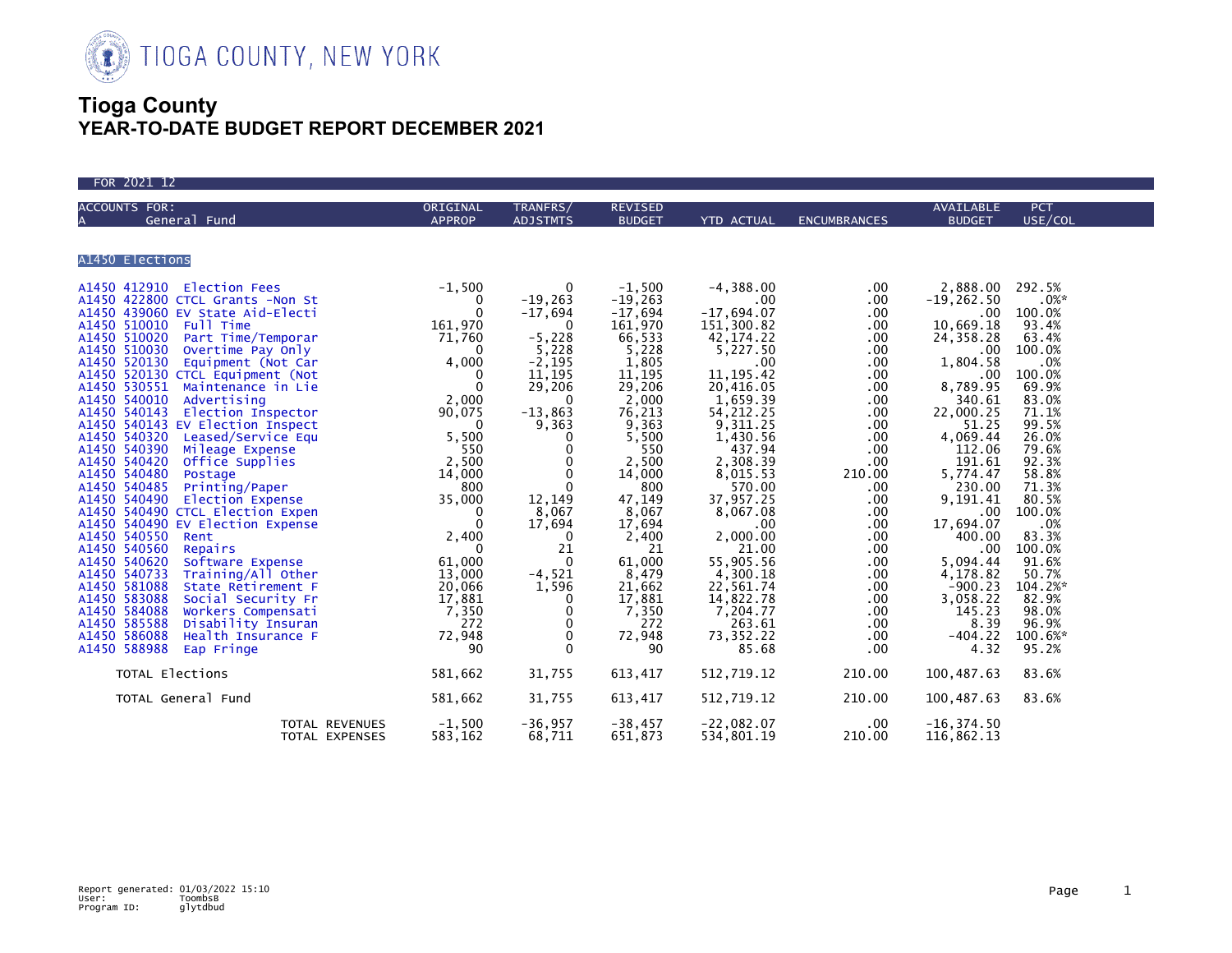

| FOR 2021 12 |                                                                                  |                           |                             |                          |            |                     |                            |                       |  |
|-------------|----------------------------------------------------------------------------------|---------------------------|-----------------------------|--------------------------|------------|---------------------|----------------------------|-----------------------|--|
|             |                                                                                  | ORIGINAL<br><b>APPROP</b> | TRANFRS/<br><b>ADJSTMTS</b> | REVISED<br><b>BUDGET</b> | YTD ACTUAL | <b>ENCUMBRANCES</b> | AVAILABLE<br><b>BUDGET</b> | <b>PCT</b><br>USE/COL |  |
|             | <b>GRAND TOTAL</b>                                                               | 581,662                   | 31,755                      | 613.417                  | 512,719.12 | 210.00              | 100,487.63                 | 83.6%                 |  |
|             | $\frac{66}{36}$ FND OF BEBORT - Concreted by Teembe - Bernadette $\frac{66}{36}$ |                           |                             |                          |            |                     |                            |                       |  |

END OF REPORT - Generated by Toombs, Bernadette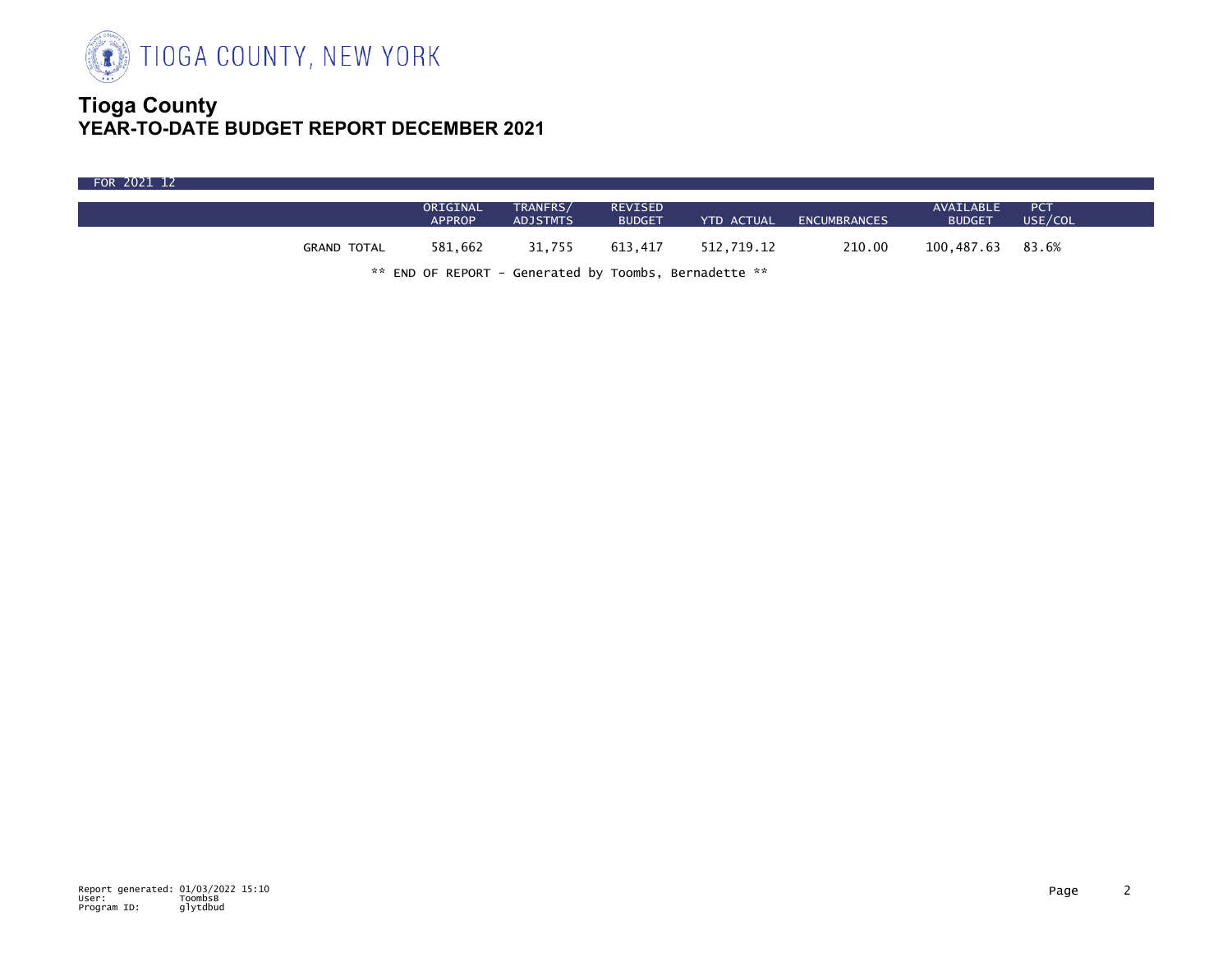

| FOR 2021 12                                                                                                                                          |                           |                                  |                                              |                                                             |                          |                                            |                                    |
|------------------------------------------------------------------------------------------------------------------------------------------------------|---------------------------|----------------------------------|----------------------------------------------|-------------------------------------------------------------|--------------------------|--------------------------------------------|------------------------------------|
| <b>ACCOUNTS FOR:</b><br>Capital Fund<br>н                                                                                                            | ORIGINAL<br><b>APPROP</b> | TRANFRS/<br><b>ADJSTMTS</b>      | <b>REVISED</b><br><b>BUDGET</b>              | <b>YTD ACTUAL</b>                                           | <b>ENCUMBRANCES</b>      | AVAILABLE<br><b>BUDGET</b>                 | <b>PCT</b><br>USE/COL              |
| H1450 Elections                                                                                                                                      |                           |                                  |                                              |                                                             |                          |                                            |                                    |
| H1450 439060<br>State Aid-Election<br>H1450 440890 CYBER Federal Aid-H<br>H1450 520300<br><b>Voting Machines</b><br>H1450 520620 CYBER Software Expe | 285,000                   | $-50,356$<br>$-74,662$<br>74,662 | $-50, 356$<br>$-74,662$<br>285,000<br>74,662 | $-50, 356.46$<br>$-31,594.95$<br>284, 154.00<br>31, 187. 24 | .00<br>.00<br>.00<br>.00 | .00<br>$-43,066.78$<br>846.00<br>43,474.49 | 100.0%<br>42.3%*<br>99.7%<br>41.8% |
| TOTAL Elections                                                                                                                                      | 285,000                   | $-50,356$                        | 234,644                                      | 233,389.83                                                  | .00                      | 1,253.71                                   | 99.5%                              |
| TOTAL Capital Fund                                                                                                                                   | 285,000                   | $-50,356$                        | 234,644                                      | 233,389.83                                                  | .00                      | 1,253.71                                   | 99.5%                              |
| <b>TOTAL REVENUES</b><br>TOTAL EXPENSES                                                                                                              | 0<br>285.000              | $-125.018$<br>74.662             | $-125,018$<br>359.662                        | $-81,951.41$<br>315, 341.24                                 | $.00 \,$<br>.00          | $-43,066.78$<br>44,320.49                  |                                    |